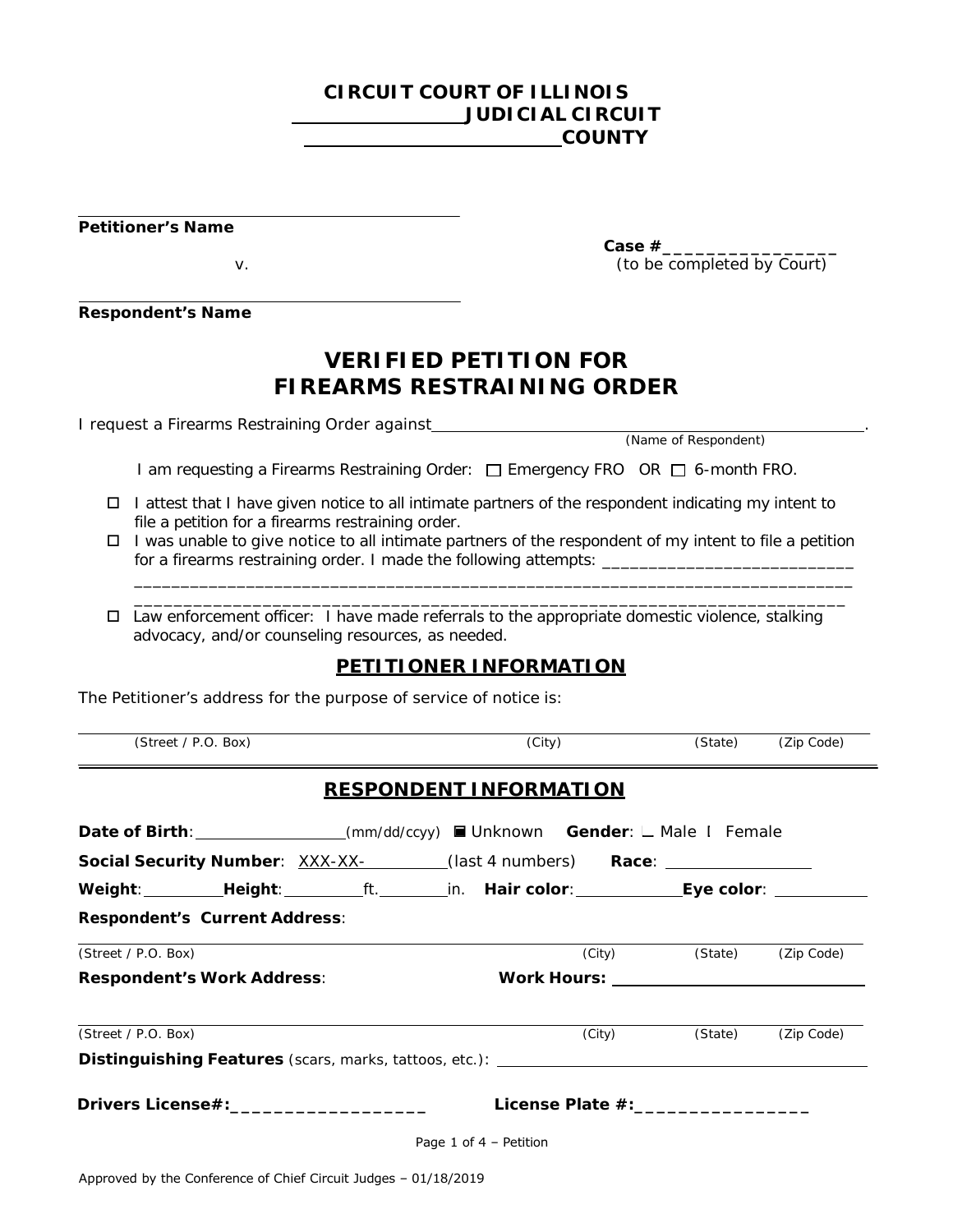## **RELATIONSHIP CODE**

The **Petitioner** stands in the following **relationship to** the **Respondent** (check **all** that apply):

| <b>RELATIONSHIP</b>                           | √ | <b>RELATIONSHIP</b>              | w | <b>RELATIONSHIP</b>                        |
|-----------------------------------------------|---|----------------------------------|---|--------------------------------------------|
| Spouse (SE)                                   |   | Parent (PA)                      |   | Grandparent (GP)                           |
| Step-parent (SP)                              |   | Sibling (Brother/Sister)<br>(SB) |   | $In-Law (IL)$                              |
| Child (CH)                                    |   | Step-child (SC)                  |   | Other Related by Blood or<br>Marriage (OF) |
| Child in Common (CC)<br>(parties not married) |   | Step-sibling (SS)                |   | Grandchild (GC)                            |
| Shared/common dwelling<br>(CS)                |   | Law Enforcement<br>Officer (LE)  |   |                                            |

## **Firearms possessed or controlled by respondent.**

| Type of Firearm(s) | Location of Firearm(s) |
|--------------------|------------------------|
|                    |                        |
|                    |                        |
|                    |                        |
|                    |                        |
|                    |                        |
|                    |                        |
|                    |                        |
|                    |                        |
|                    |                        |
|                    |                        |
|                    |                        |
|                    |                        |
|                    |                        |
|                    |                        |
|                    |                        |
|                    |                        |
|                    |                        |
|                    |                        |
|                    |                        |
|                    |                        |
|                    |                        |

Page 2 of 4 – Petition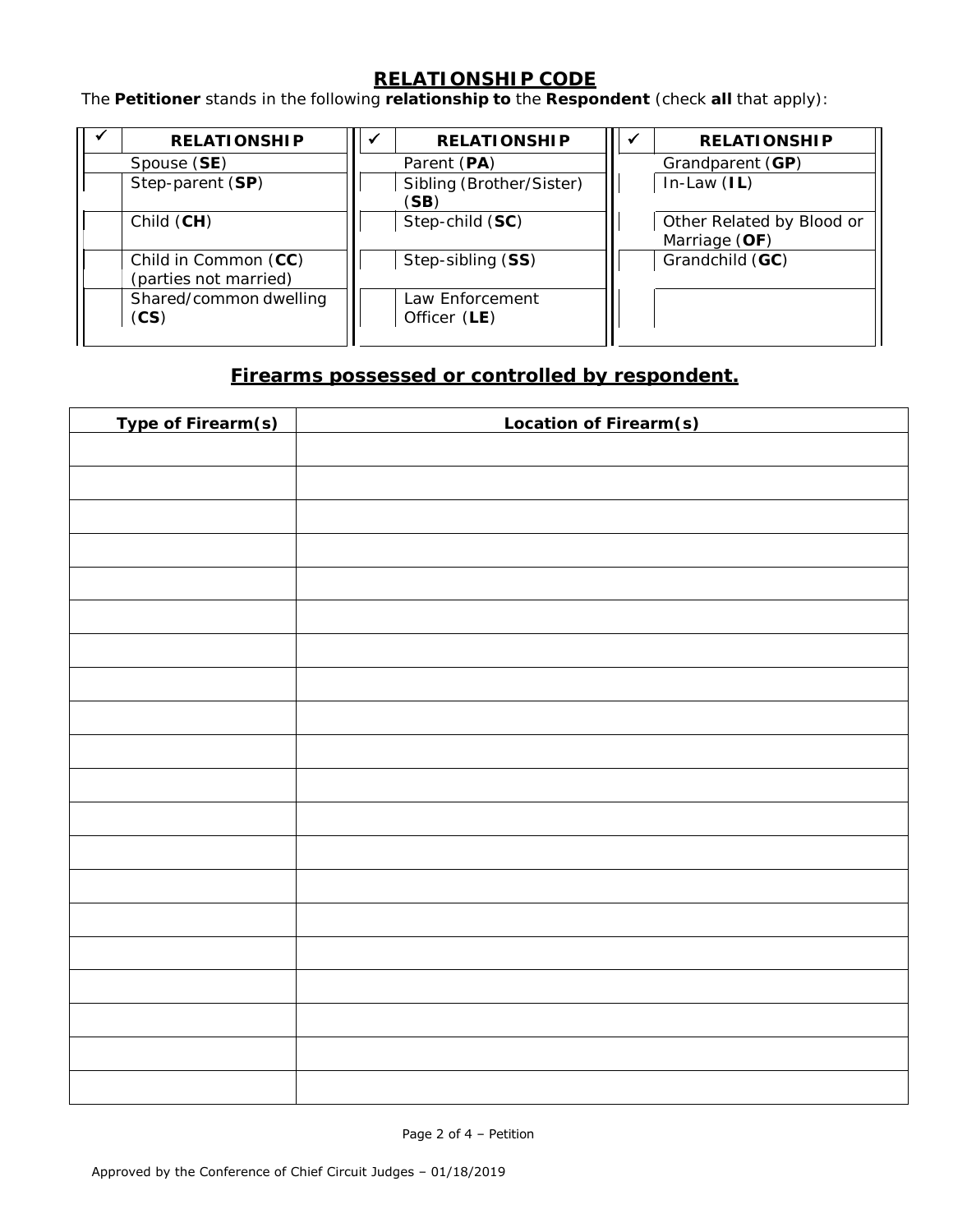- 1. Venue is appropriate in this county because the respondent resides here.
- 2. I am requesting a Firearms Restraining Order because the Respondent did the following actions on the dates and times indicated below. **(Be Specific)** (*Include the relevant history of the respondent posing an immediate and present danger of causing personal injury to him/her self or another by having in his or her custody or control any firearms, or by purchasing, possessing, or receiving additional firearms. Attach additional pages, if needed*)

| Date(s) | <b>Description of Incident(s)</b> |
|---------|-----------------------------------|
|         |                                   |
|         |                                   |
|         |                                   |
|         |                                   |
|         |                                   |
|         |                                   |
|         |                                   |
|         |                                   |
|         |                                   |
|         |                                   |
|         |                                   |
|         |                                   |
|         |                                   |
|         |                                   |
|         |                                   |
|         |                                   |
|         |                                   |
|         |                                   |
|         |                                   |
|         |                                   |
|         |                                   |
|         |                                   |
|         |                                   |
|         |                                   |
|         |                                   |
|         |                                   |
|         |                                   |
|         |                                   |
|         |                                   |
|         |                                   |
|         |                                   |
|         |                                   |
|         |                                   |

□ Continued on attached page Page 3 of 4 – Petition